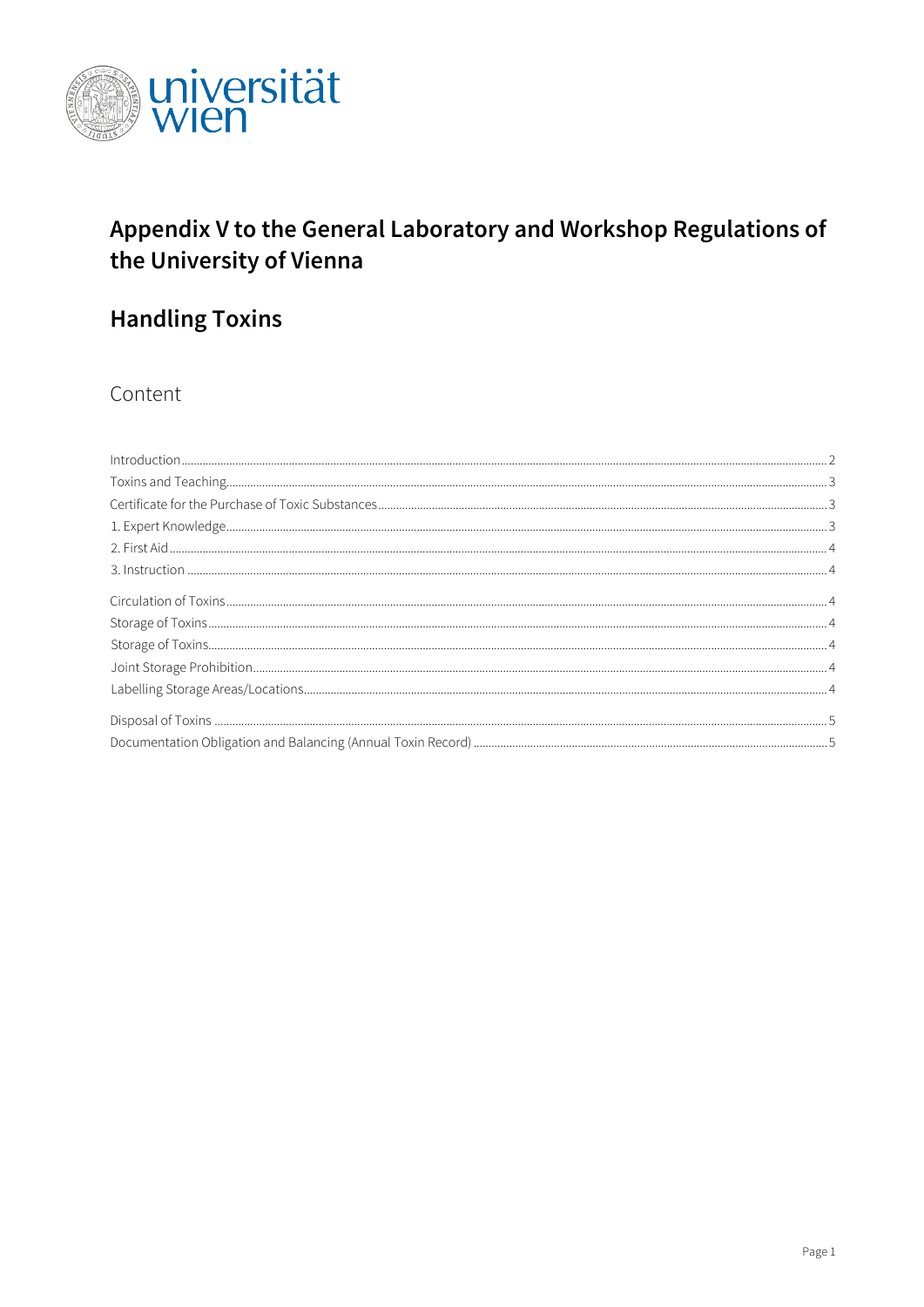

# <span id="page-1-0"></span>Introduction

Even when handled carefully, it should always be assumed that a substance might be harmful under certain unfavourable conditions. The potential toxic effect is determined by the dose, type and duration of exposure. The GHS symbol and the safety data sheet will inform you of the right way to handle a substance.

Handling toxins that are categorised as acutely toxic based on the legal classification requires compliance with additional legal stipulations concerning safety and health. The legal provisions are laid down in the Austrian Chemicals Act (ChemG) and the Austrian Toxins Ordinance (GiftVO), both as amended.

A substance is considered toxic as stipulated b[y section 35](https://www.ris.bka.gv.at/NormDokument.wxe?Abfrage=Bundesnormen&Gesetzesnummer=10011071&Paragraf=35) of the Chemicals Act if it is labelled with the following symbols or hazard statements.

| Degree of<br>toxicity       | "Acute toxicity" categories 1<br>or 2  | "Acute toxicity" category 3            | "Specific target organ toxicity<br>(single exposure)" category 1                        |
|-----------------------------|----------------------------------------|----------------------------------------|-----------------------------------------------------------------------------------------|
| GHS pictogram               |                                        |                                        |                                                                                         |
| (at least one)<br>H phrases | "Fatal if swallowed"<br>(H300)         | "Toxic if swallowed"<br>(H301)         | "Causes damage to organs<br>(state all organs affected, if                              |
|                             | "Fatal in contact with skin"<br>(H310) | "Toxic in contact with skin"<br>(H311) | known) (state route of<br>exposure if it is conclusively<br>proven that no other routes |
|                             | "Fatal if inhaled"<br>(H330)           | "Toxic if inhaled"<br>(H331)           | of exposure cause the<br>hazard)"<br>(H370)                                             |

Former toxin labels

| Degree<br>of<br>toxicity | Toxic        | Highly toxic           |
|--------------------------|--------------|------------------------|
| Pictogram                | 珊瑚<br>Giftig | I+<br>m<br>Sehr giftig |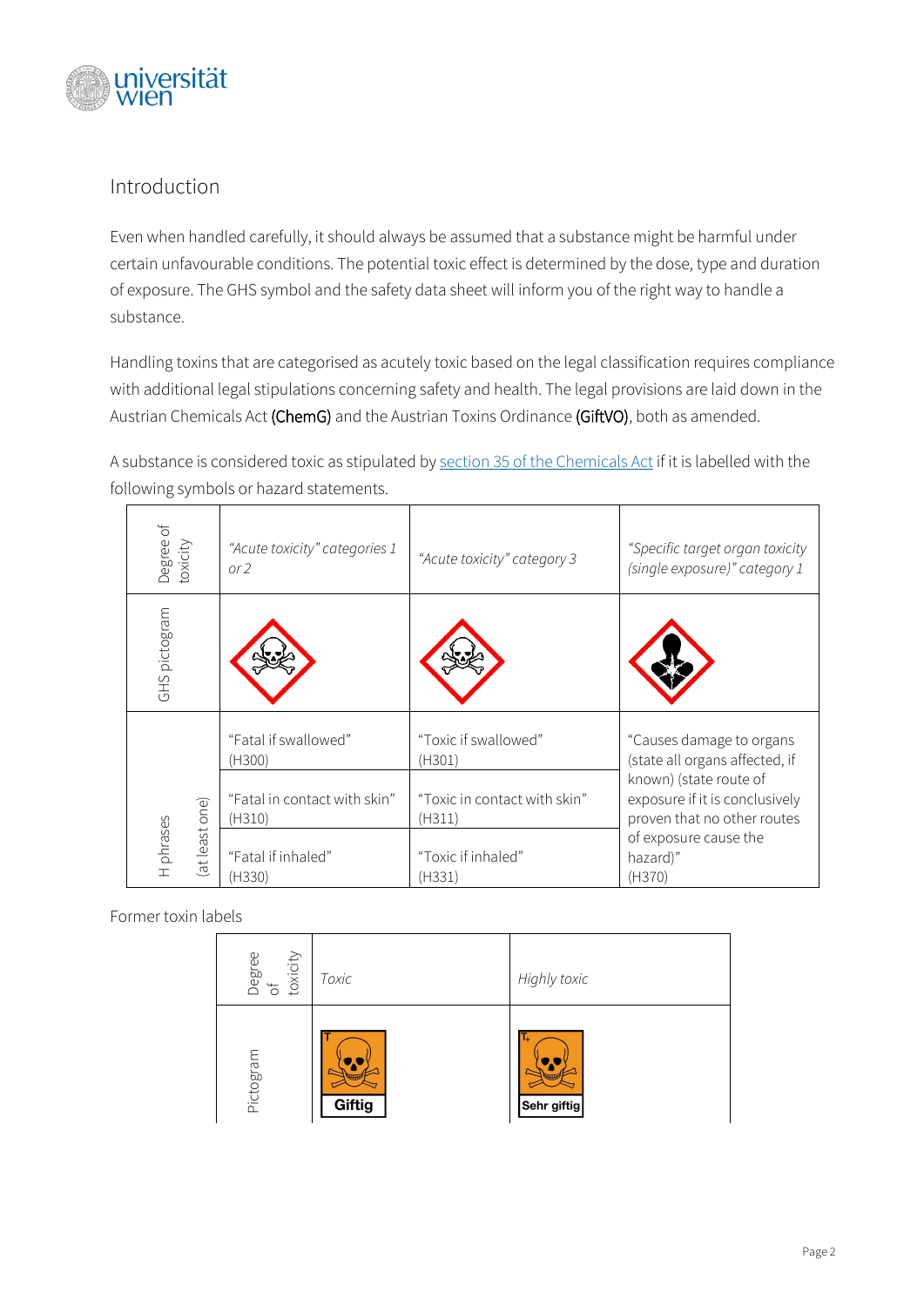

# <span id="page-2-0"></span>Toxins and Teaching

Inexperienced students may only work with toxins when instructed and supervised. Only the respective supervisors may turn over toxins to the students.

#### Poisons Information Centre

The hotline number of the Austrian Poisons Information Centre must be visibly displayed in all rooms in which toxins are handled or stored.

#### +43(0)1 406 43 43 0

### Special reporting duty:

In case a toxin is missing or has been mistakenly dispensed, the municipal department must be notified.

[Section 48](https://www.ris.bka.gv.at/NormDokument.wxe?Abfrage=Bundesnormen&Gesetzesnummer=10011071&Paragraf=48) of the Chemicals Act

## <span id="page-2-1"></span>Certificate for the Purchase of Toxic Substances

The certificate for the purchase of toxic substances is issued by the Rectorate upon request by the faculty/centre. Anyone entitled to purchase toxic substances must be reported to the competent authority. The certificate will remain valid for as long as that person's first-aid training is valid.

## Prerequisites for acquiring a certificate for the purchase of toxic substances:

#### <span id="page-2-2"></span>1. Expert Knowledge

Only employees who have completed the necessary trainings stipulated by section [4 of the Austrian](https://www.ris.bka.gv.at/Dokumente/Bundesnormen/NOR40186451/NOR40186451.html)  [Toxins Ordinance](https://www.ris.bka.gv.at/Dokumente/Bundesnormen/NOR40186451/NOR40186451.html) are eligible. These trainings may include a completed degree programme:

- in Pharmacy
- in Chemistry or Technical Chemistry including the teacher education programme
- in Biology.

Further options include:

- completion of a college for higher vocational education or a school for intermediate vocational education specialising in Chemistry
- completion of an apprenticeship as a chemical laboratory technician or a chemical engineering technician
- training as a medical lab technician
- expert training according to the stipulations of appendix 4 of the Austrian Toxins Ordinance.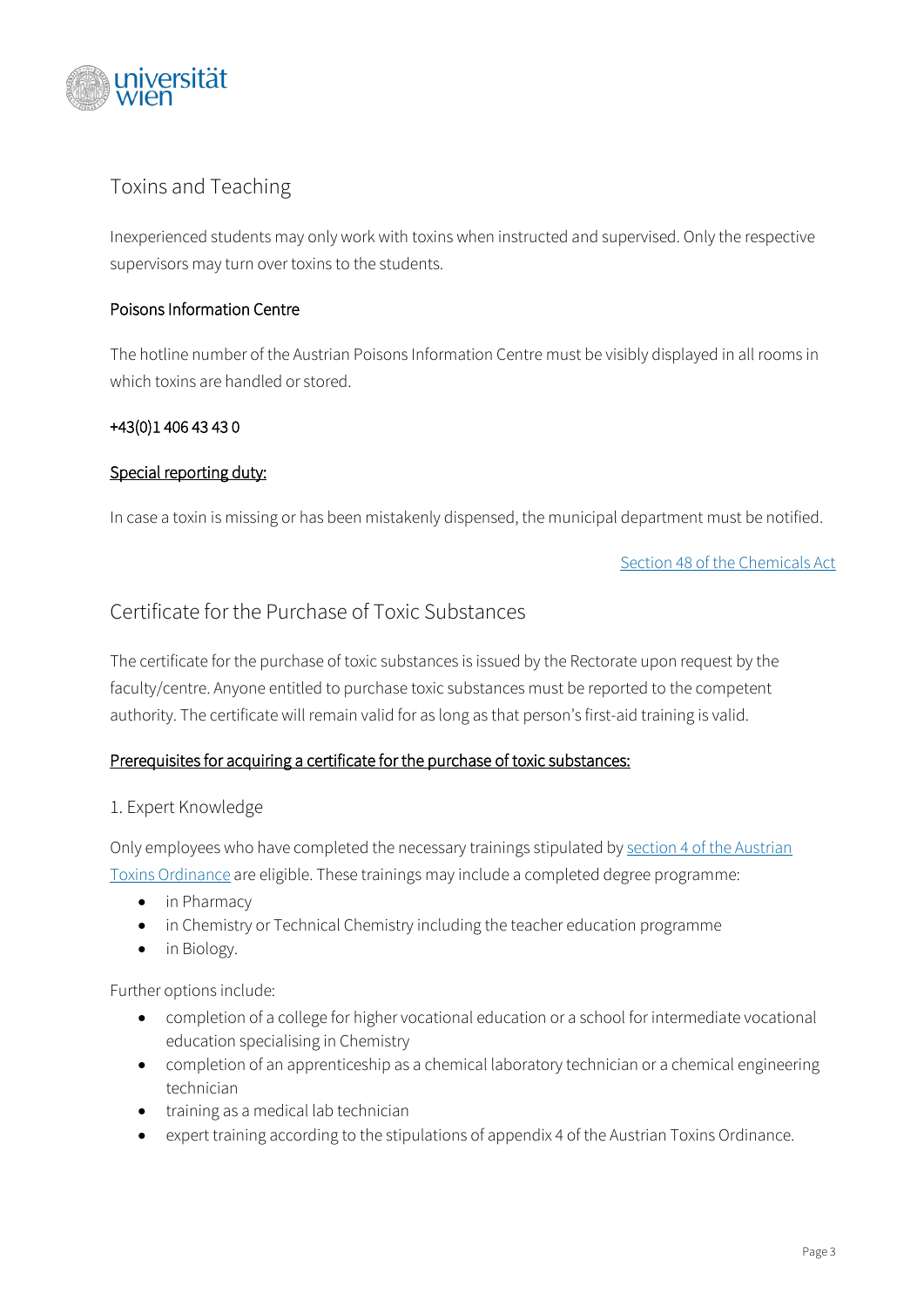

## <span id="page-3-0"></span>2. First Aid

The respective first-aid skills can be documented by a first-aid certificate in accordance with the Austrian Workplaces Ordinance or the "Chemical Accidents – First Aid in the Laboratory" course.

## <span id="page-3-1"></span>3. Instruction

An instruction in "How to Correctly Handle Toxins" is mandatory within the University. The initial instruction is provided by the Human Resources Development unit. Refreshment course via Moodle.

# <span id="page-3-2"></span>Circulation of Toxins

The process description for putting toxins in circulation within the University and documenting it can be accessed by employees of the University of Vienna on the Intranet page of Health, Safety and Security under the tab "Arbeitsstoffe" (workplace substances; login required.

## <span id="page-3-3"></span>Storage of Toxins

### <span id="page-3-4"></span>Storage of Toxins

Toxins must be stored in locked storage rooms inaccessible for unauthorised people or in an appropriately designed safety cabinet to protect them from being handled by anyone not authorised to do so. The safety cabinet must be firmly installed and protected from unauthorised access through a locking facility.

#### <span id="page-3-5"></span>Joint Storage Prohibition

Toxins may not be stored together with medicines, food stuffs, narcotics, animal feed or any other goods fit for human or animal consumption nor with flammable substances.

#### <span id="page-3-6"></span>Labelling Storage Areas/Locations

|                               | Hazard warnings |
|-------------------------------|-----------------|
|                               |                 |
| Valid only until 1 July 2024. |                 |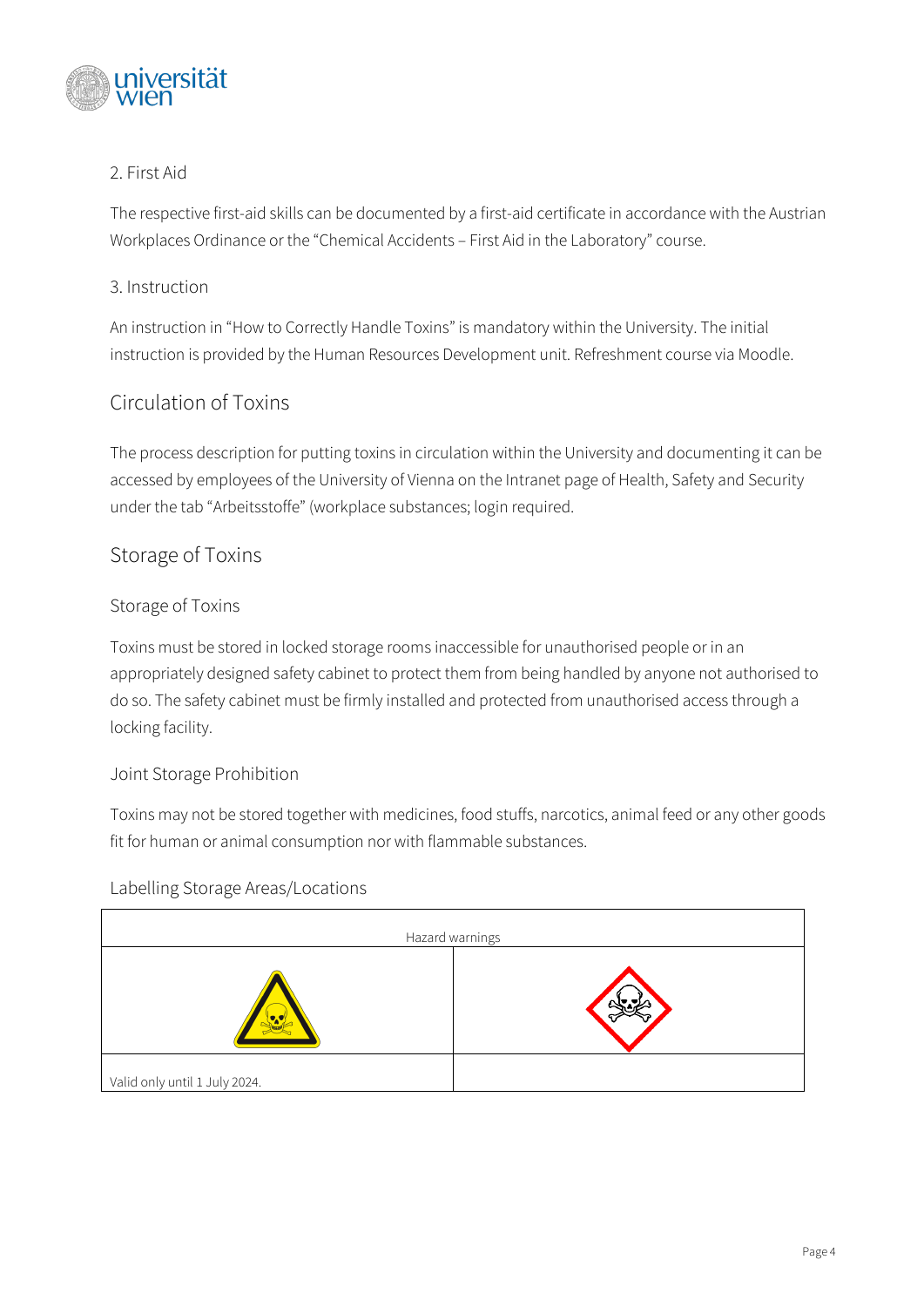

# <span id="page-4-0"></span>Disposal of Toxins

Substances and mixtures (e.g. mixed solvents) that contain toxins as laid down in section 35 of the Austrian Chemicals Act must be labelled as such and treated as hazardous substances. Their disposal must be organised in accordance with waste disposal management.

## <span id="page-4-1"></span>Documentation Obligation and Balancing (Annual Toxin Record)

Anyone who uses toxins must document the origin and use of each toxin, indicating the following:

- 1. name of the toxin
- 2. amount of toxins purchased
- 3. reference to a receipt documenting the purchase (delivery note, invoice, etc.)
- 4. date of purchase
- 5. name of supplier
- 6. amount used and purpose.

In case a toxin has been further processed, also the names of the products generated thereby (chemical designation, trade name) and the amount of each toxin used must be indicated.

Documentation of the use of toxins may not be completed exclusively in electronic form because it is impossible to prevent or recognise the manipulation of these data.

The use of electronic documentation in combination with filing hard copies of the respective documents (delivery notes, invoices, handover certificates) is admissible only if it is ensured that a third party can assess the completeness of documentation: invoices must be dated and numbered consecutively.

#### Documentation in the form of a bound book is preferred.

Once a year, the remaining amount of each toxin must be reported (annual toxin record).

For each toxin, the respective amounts of the following items must be recorded:

- purchased quantities
- manufactured and supplied quantities
- quantities of each toxin that remain in storage.